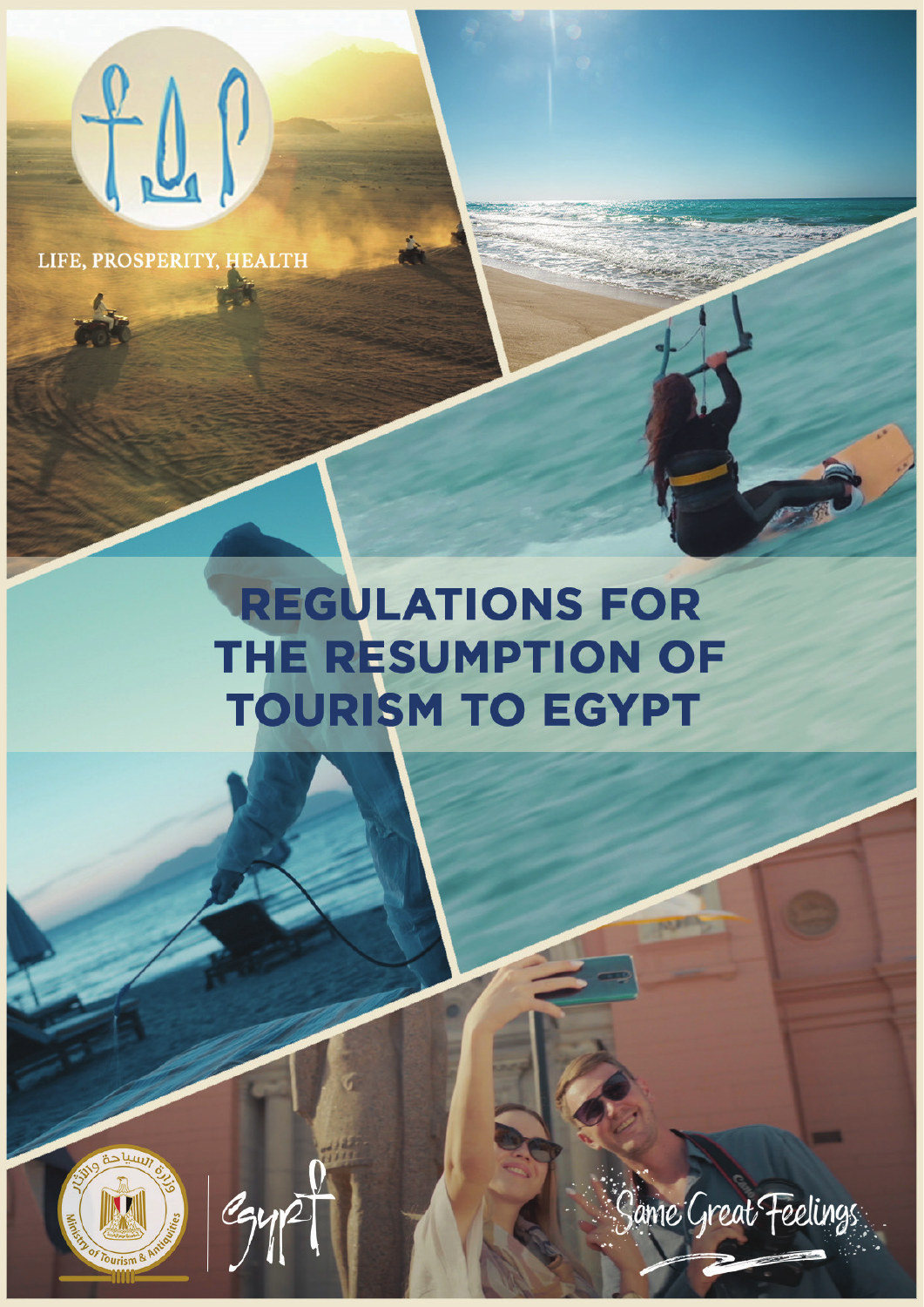| Table of Contents —                                                      |                |
|--------------------------------------------------------------------------|----------------|
|                                                                          |                |
|                                                                          |                |
| a) Pre-boarding                                                          |                |
| b) On-board Egyptian Airlines                                            | 4              |
| c) Arrival at Egyptian Airports                                          | 4              |
| <b>II. General Regulations for Hospitality Establishments,</b>           |                |
|                                                                          |                |
| <b>Operation Regulations</b>                                             | $\overline{5}$ |
| <b>Cleaning and Disinfection</b>                                         | 5              |
| <b>Toilets</b>                                                           | 5              |
| <b>Elevators</b>                                                         | 5              |
| <b>III. Hygiene and Safety Measures for Staff Members</b>                |                |
| of Hospitality Establishments, Archaeological Sites and Museums ---- 6   |                |
|                                                                          | 6              |
| <b>1- Receiving Guests</b>                                               | 6              |
| <b>2- Accommodation</b>                                                  | 6              |
| 3- Gym and Health Clubs                                                  | 7              |
| <b>4- Swimming Pools and Beaches in Hotels</b>                           | 7              |
| <b>5- Casinos</b>                                                        | 7              |
| <b>6- Parties and Social Events</b>                                      |                |
| <b>7- Clinics and Hospitals</b>                                          | $\overline{7}$ |
| 8- Dealing with Tourists, in Hotels, Who Test Positive with COVID-19     | $\overline{7}$ |
|                                                                          |                |
| 1- Dining Hall                                                           | 8              |
| 2- Kitchens                                                              | 9              |
|                                                                          |                |
| <b>1- Diving and Water Sports Activities</b>                             | 9              |
| <b>2- Tourist Commodities Shops</b>                                      | 11             |
| <b>VII. Regulations for the Means of Transportation for Tourists</b>     |                |
|                                                                          |                |
| VIII. Regulations for Visiting Archaeological Sites and Museums ----- 11 |                |
|                                                                          |                |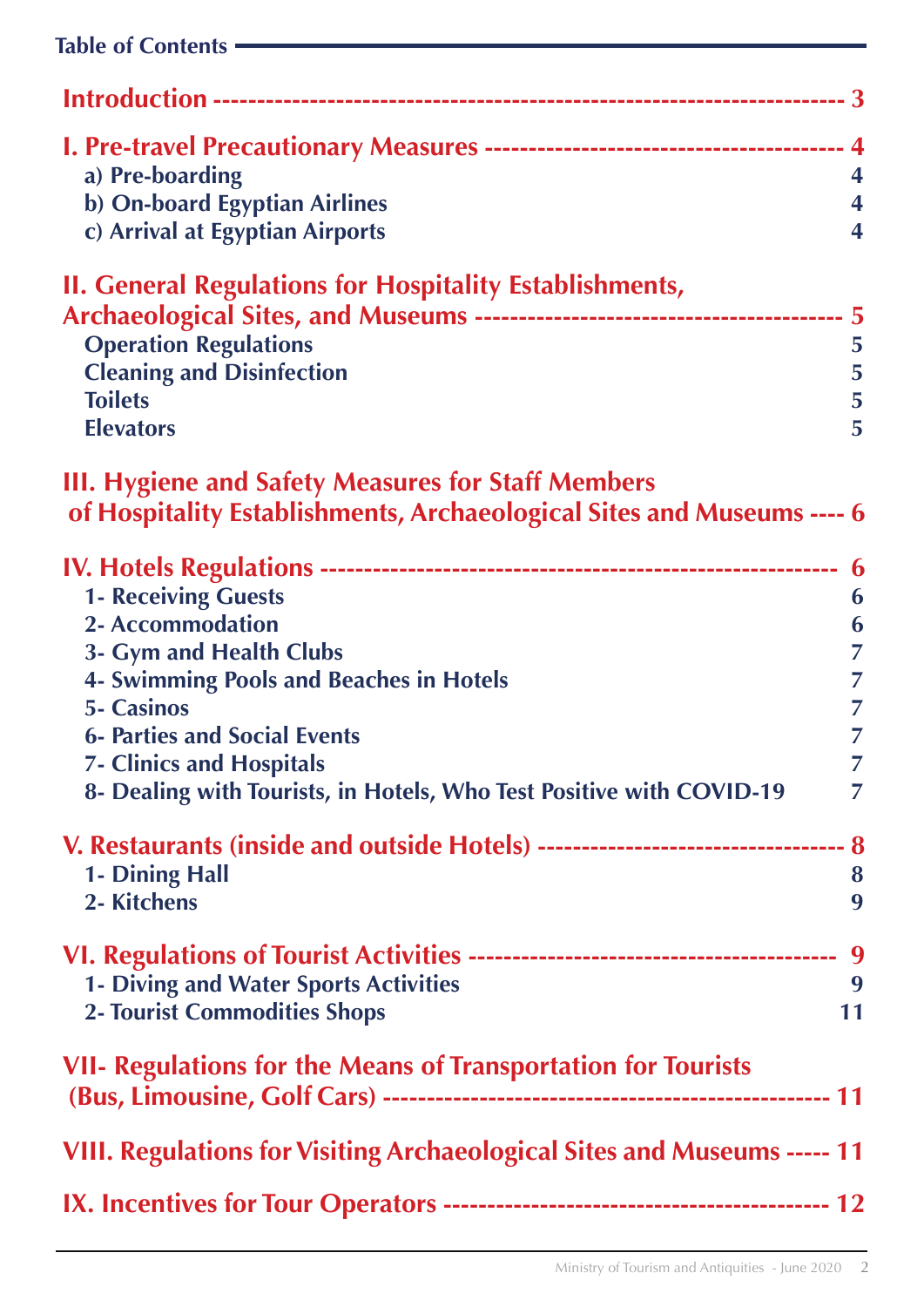







# **Introduction**

Egypt is looking forward to the safe return of inbound tourism. The Ministry of Tourism and Antiquities, in coordination with the Ministry of Civil Aviation, the Ministry of Health and Population, and the Egyptian Tourism Federation has put forward this guide for outlining the hygiene safety regulations in hospitality establishments, tourism activities, archeological sites, museums, airports and onboard Egyptian aircrafts

After the abrupt halt of international tourism and travel due to the spread of COVID-19 worldwide, the Egyptian Government set Hygiene Safety Regulations in compliance with the recommendations of the World Health Organization (WHO), and a "Hygiene Safety Certificate" has been approved as a pre-requisite for hospitality establishments, tourism activities, archeological sites and museums to resume their operations and receive visitors. Egypt has set a timeline for resumption of tourism in light of the newly set regulations. This was preceded by complete disinfection of all hospitality establishments (hotels and restaurants), archaeological sites and museums, conducting necessary training and awareness programs for employees and workers in the tourism sector.

On May 15, 2020, Egypt started to gradually re-open hotels and resorts that have obtained the "Hygiene Safety Certificate", to receive domestic tourism, with a maximum occupancy rate of 25%. The occupancy rate was then increased to 50% on **June 1, 2020**.

In cooperation with the Tourism Chambers and international consulting firms specialized in the field of hygiene, MoTA conducts regular inspections of certified hospitality establishments to ensure efficient implementation of the set regulations.

As of **July 1, 2020**, Egypt will receive inbound tourism in certified hotels and resorts located in coastal governorates (Red Sea, South Sinai and Matrouh) with maximum occupancy rates of  $50\%$ .

Those three governorates have had excellent epidemiological results, in addition to having equipped hospitals (public and private). It is worth mentioning that travel between the three governorates and other governorates in Egypt are not allowed (until further notice).

Museums and archeological sites, closed since the March 23, 2020, will gradually re-open. Regulations for the resumption of Tourism to Egypt mentioned herewith are subject to regular review and update in light of new developments.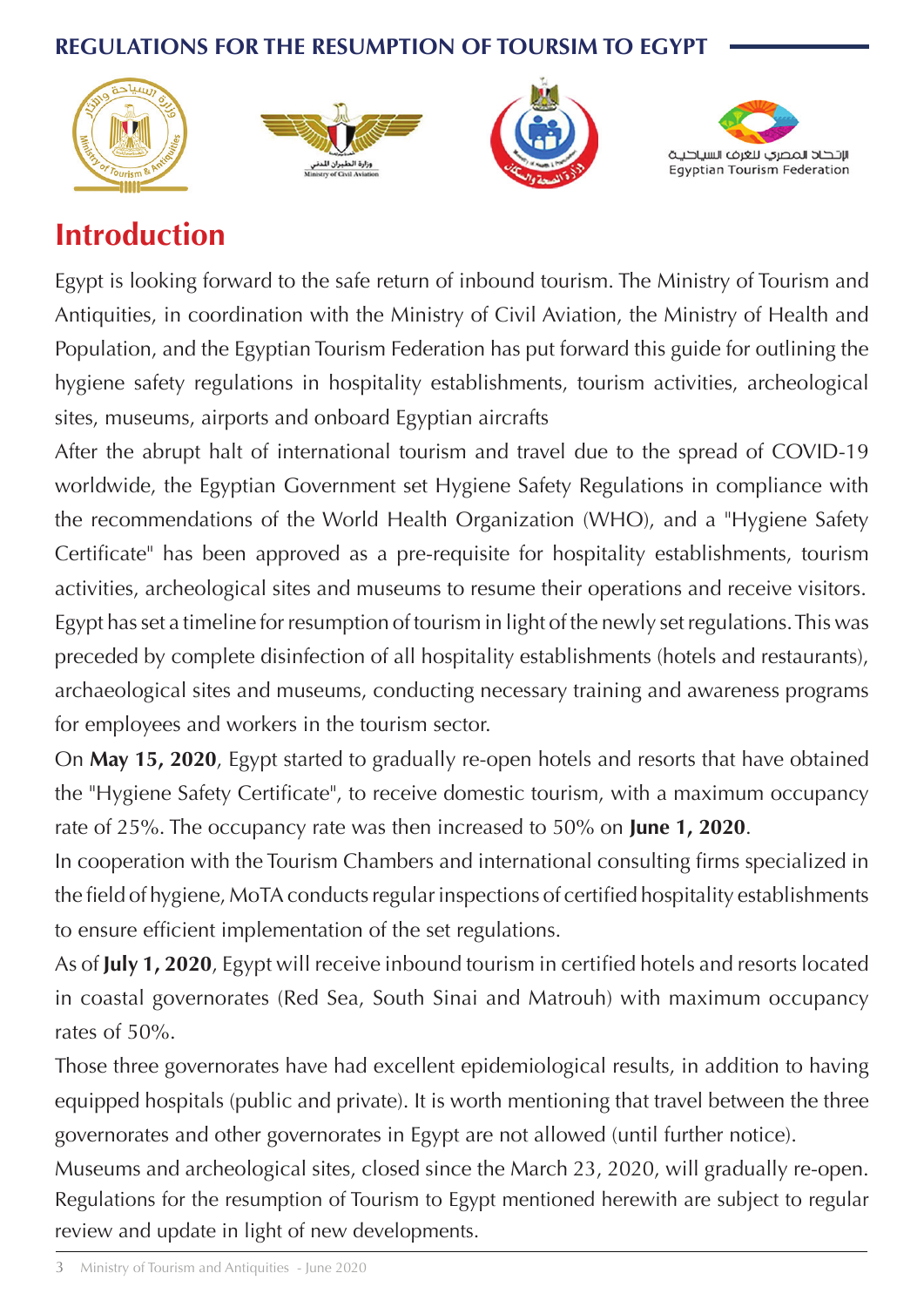### **I. Pre-travel Precautionary Measures**

### a) Pre-boarding

• Travelers must have a filled-in copy of the 'Traveler Declaration' form prior to receiving the boarding pass. It includes a questionnaire requesting information on: a)a person's travels in the 14 days prior to visiting Egypt; b)confirmation that the traveler has not shown any symptoms related to COVID-19 in the 14 days prior to travel; c) confirmation that the traveler has not knowingly been in touch with COVID-19 patients in the 14 days prior to travel; d) disclaimer that the traveler will notify the hotel management or doctor should they show any symptoms related to COVID-19 during their stay in Egypt; d)disclaimer that the traveler has a valid international medical insurance that covers their stay in Egypt.

Declaration forms are available at Egyptian tourism companies, their international counterparts, and on this link:

http://egypt.travel/media/2364/declaration form.pdf

• Only travelers arriving from countries declared by the World Health Organization (WHO) as severely infected with COVID-19 up to the epidemic level, are required to submit a recent PCR test result (done in the source country within a maximum of 48 hours prior to travel date) upon entry to Egypt; the list of those countries will be updated and announced on a regular basis.

# **b**) On-board Egyptian Airlines

- Aircrafts are rigorously disinfected before each flight.
- Wearing face masks inside the aircraft is mandatory (passengers and flight attendants).
- Only dry meals and canned drinks are served.
- Universal Protection Kits containing disinfectants, gloves, and face masks are made available (with spare quantities with the flight crew).
- Distribution of printed publications (newspapers, magazines, etc...) is prohibited onboard.
- A specific area is allocated in the aircraft for passengers with chronic diseases who are unable to wear the face mask for long periods of time.
- The last two rows in the aircraft are allocated to passengers showing symptoms of illness during the flight. A flight attendant will be assigned to attend on them and a separate toilet for their use.

### **c**) Arrival at Egyptian Airports

- Regular sterilization and disinfection of airports is carried out.
- Employees and staff members are to follow all health and safety regulations.
- Wearing face masks is mandatory inside all airport facilities.
- Physical distancing is to be maintained.
- Temperature of all travelers and airport staff is to be checked.
- Disinfection of luggage before being placed on the luggage conveyor belt.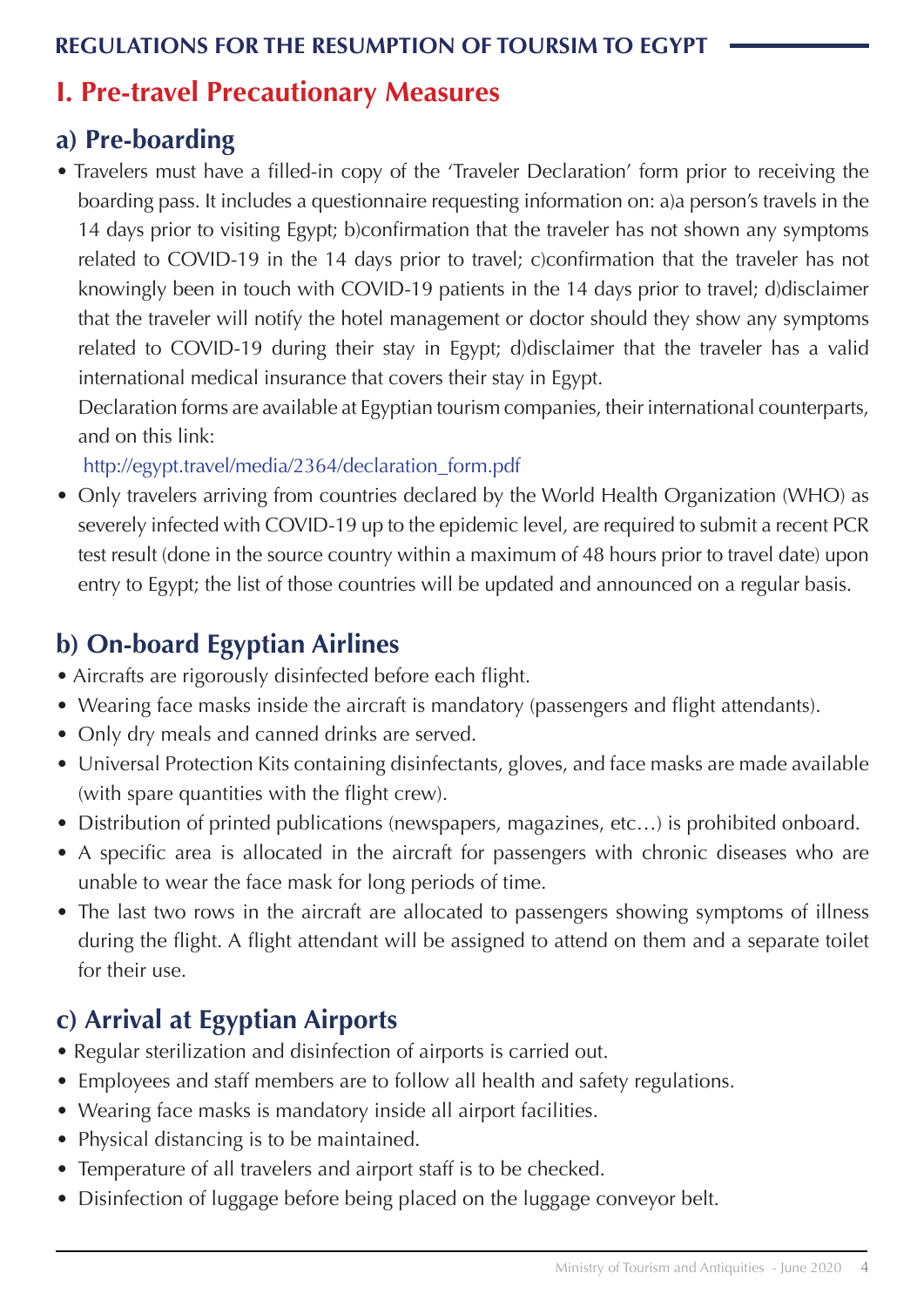# **II. General Regulations for Hospitality Establishments, Archaeological Sites, and Museums**

### **Operation Regulations**

- Obtaining the "Hygiene Safety Certificate" given by the Ministry of Tourism and Antiquities in coordination with the Ministry of Health and Population and the relevant Tourism Chamber, and complying with the new set regulations, are prerequisites for hospitality establishments to operate.
- Regular monitoring of hospitality establishments will be carried out by joint committees between the Ministry of Tourism and Antiquities, the relevant Tourism Chamber, and international consulting firms specialized in the field of hygiene.
- Violating any of the set regulations will result in the suspension of the establishment's license.
- The manager of the hospitality establishment will sign a declaration of commitment to the set regulations, and any violation will result in severe penalties.
- Information of the hygiene and safety regulations will be made available to all guests and visitors of the establishment.

# **Cleaning and Disinfection**

- Regular disinfection of all public places and all touch points is carried out.
- Hand sanitizers are provided in all places.
- Regular cleaning of furniture and fabrics in hotels and tourism establishments is carried out.
- Proper ventilation is maintained, in addition to compliance with the requirements of the Ministry of Health and Population regarding central air conditioning.
- Safe disposal of waste according to the guidelines of the Ministry of Health and Population, and the Ministry Environment is a must.
- Disinfection of laundry sinks is carried out daily.

# **Toilets**

- Regular disinfection of toilets and all touch points and is carried out.
- Proper ventilation is maintained.
- Sanitizers and liquid soap are constantly available.
- Only paper towels are provided.
- Only trash cans with foot pedals are provided.

### **Elevators**

- Physical distancing inside elevators is maintained with floor signs.
- Elevator attendants and guests must wear face masks inside the elevator.
- Regular disinfection of elevators and all touch points inside it is carried out.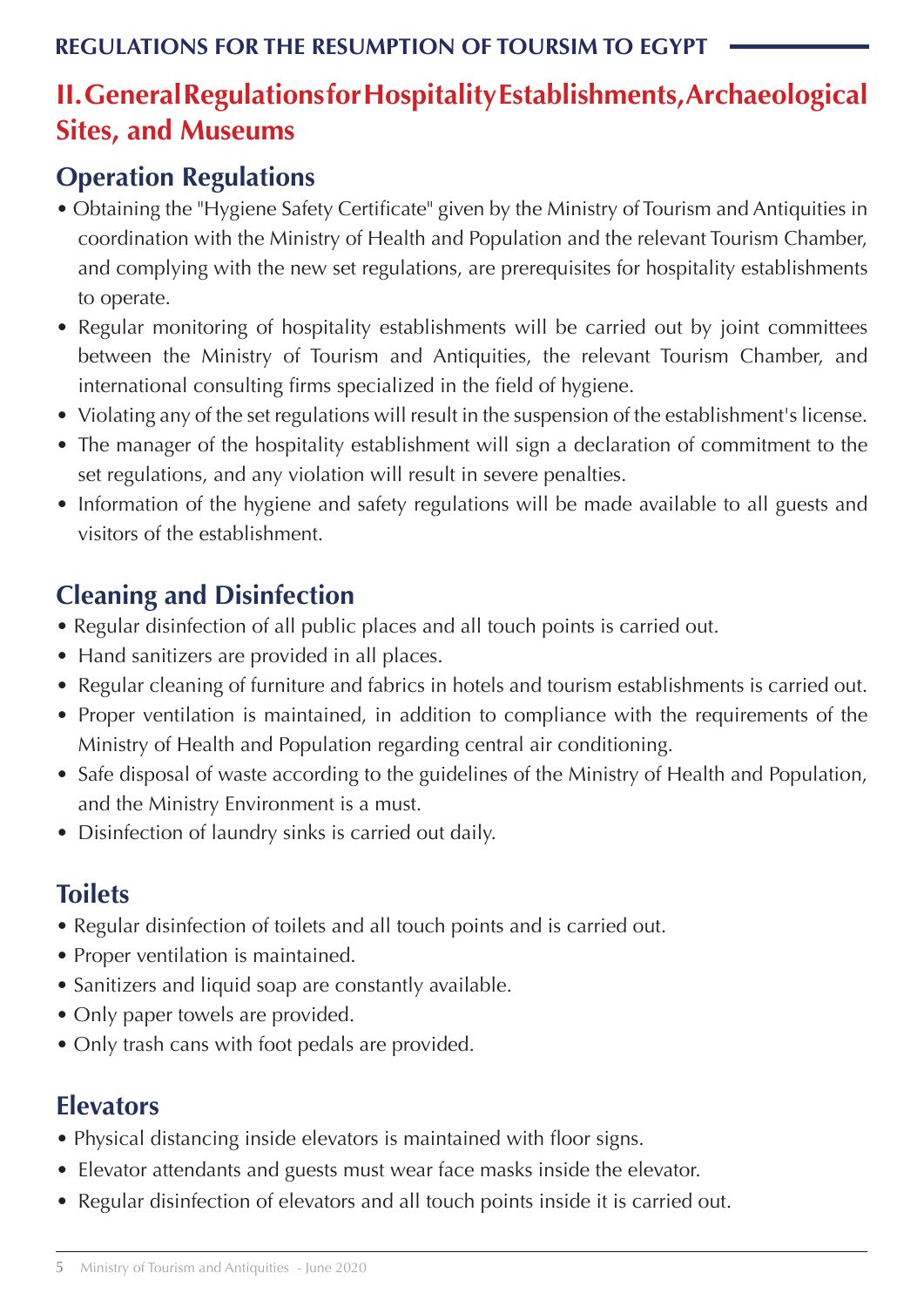# **III. Hygiene and Safety Measures for Staff Members of Hospitality Establishments, Archaeological Sites and Museums**

- Hospitality establishments operate with a maximum of 50% of their total workforce (until further notice).
- Staff members in coastal governorates are quarantined after returning from their leave and there is an interval of at least (60) days between leaves.
- Staff members will have their temperatures checked daily.
- Separate housing is provided for staff members of the hotel, taking into consideration physical distancing, and providing isolation areas for suspected or confirmed COVID-19 cases among staff members (mild cases only).
- Staff members with contagious or chronic diseases are not to be employed.
- Staff members are trained and educated on symptoms and preventive measures of COVID-19.
- The hotel management should be immediately notified in case any staff member or guest shows symptoms of COVID-19.
- Staff members are provided with personal protection equipment (including sanitizers, masks,  $etc...$ ).
- Wearing face masks during working hours is mandatory.

# **IV. Hotels Regulations**

# **1- Receiving Guests**

- Guests will have their temperatures checked every time they enter the hotel.
- Luggage is disinfected before check-in.
- Floor signs are placed to maintain physical distancing.
- Electronic payment is encouraged.

# **Accommodation 2-**

- Room capacity is 2 adults  $+ 2$  children (less than 12 years old).
- Personal Protection Kits (containing personal protective equipment such as masks, gloves, and hand sanitizers) are provided in rooms for each guest.
- Rooms are disinfected and properly ventilated for 12 hours between check-out and check-<br>in.
- Rooms and bathrooms are properly ventilated and disinfected daily.
- Furniture and fabrics are disinfected using steam machines.
- Linens and towels are washed at high temperatures.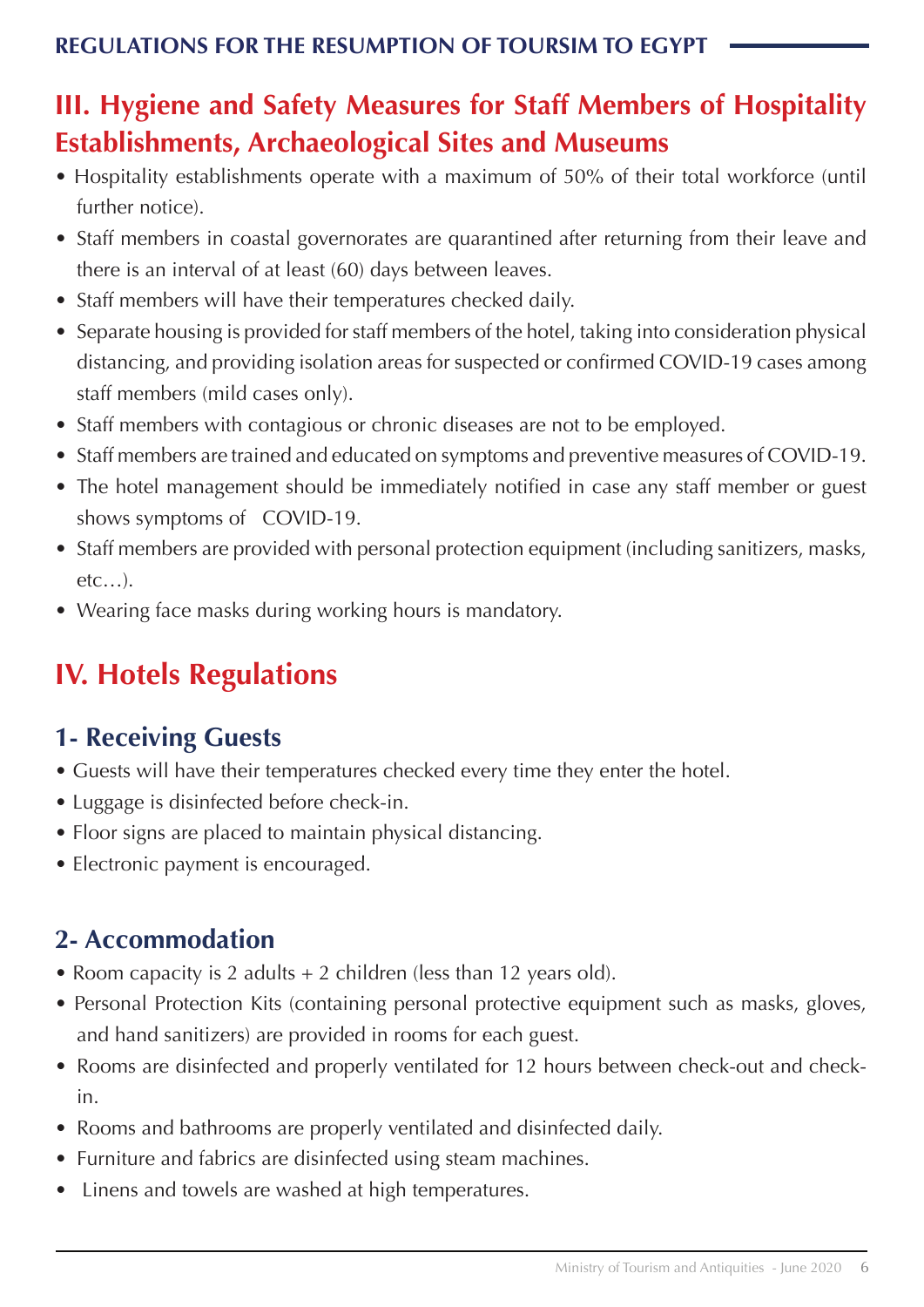### **3- Gym and Health Clubs**

- Touch points and surfaces are cleaned and disinfected regularly, and equipment are adequately .spaced
- Showering is not allowed in the gym or health club.
- Use of Jacuzzi, sauna, steam, and massage services is suspended until further notice.

### **4- Swimming Pools and Beaches in Hotels**

- Swimming pools and beaches are open for guests.
- Regular disinfection of swimming pools is carried out.
- Cleansing the area around the beach and pool (including tables, deck chairs, sunbeds, etc...) after every use, as well as before and after operating hours is carried out.
- Sunbeds are placed 2 meters apart.
- Beach and pool towels are delivered to rooms.
- Recreational activities on beaches and at swimming pools are reduced.

# **Casinos 5-**

• Casinos inside hotels are allowed to operate at 50% of their total capacity, maintaining regular disinfection of the area and all touch points, providing personal protection equipment to guests and ensuring safe physical distancing.

### **6- Parties and Social Events**

• Parties, social gatherings and events are not allowed in hotels.

### **7- Clinics and Hospitals**

- Hotels have an on-call doctor and a clinic.
- Well-equipped hospitals (public and private) are in close vicinity.

### **8- Dealing with Tourists, in Hotels, Who Test Positive with COVID-19**

- Tourists should notify the hotel management or doctor immediately in case they show any symptoms of COVID-19.
- Hotel management is to report any positive case detected to the Ministry of Health and .Population
- A designated floor in every hotel (or area within the vicinity) is allocated for the quarantine of minor, non-critical or suspected cases.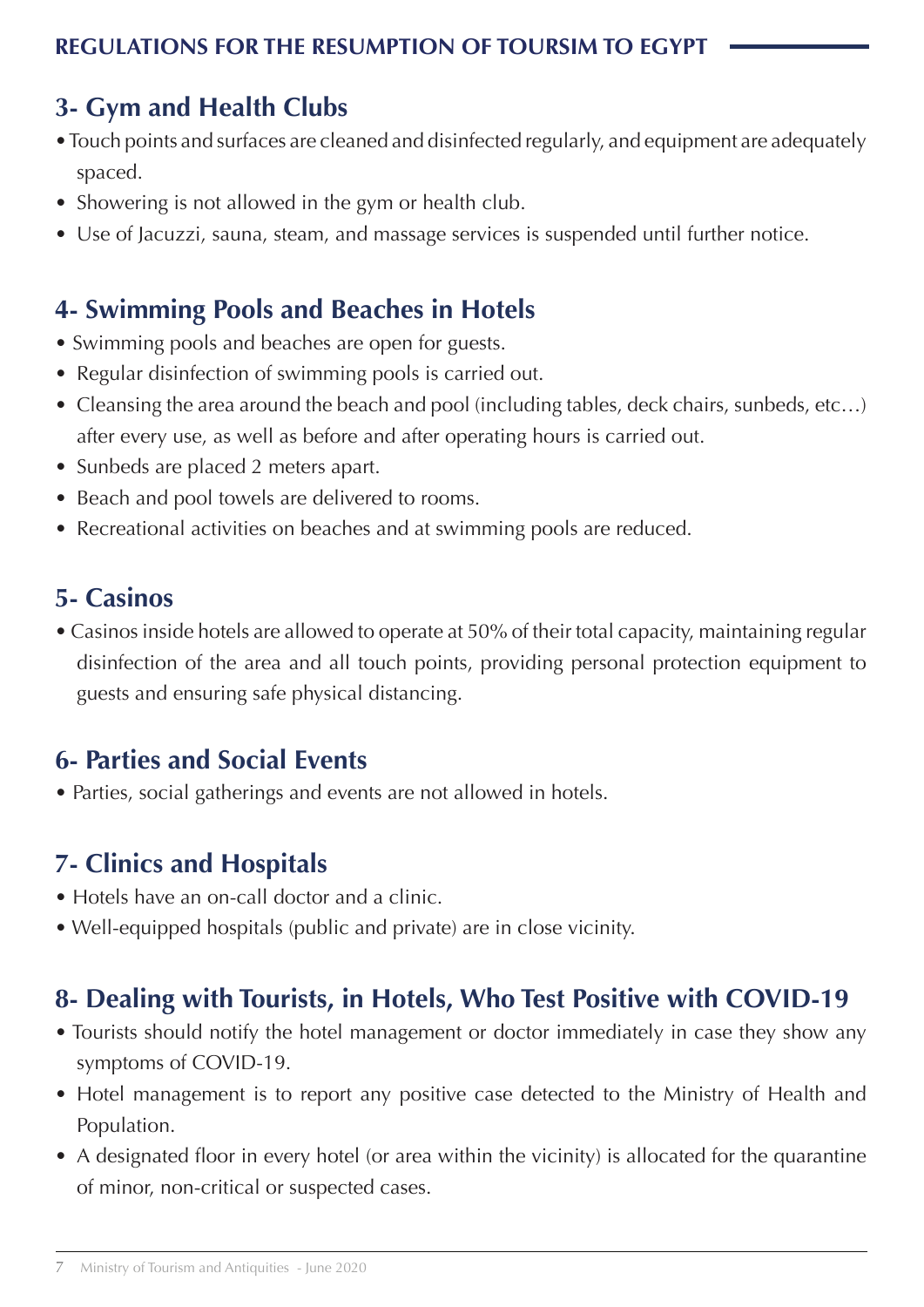- The hotel will cover the cost of lodging, food and drinks of the minor and non-critical cases of tourists testing positive with COVID-19.
- Rooms occupied by guests who test positive with COVID-19, will undergo deep cleaning and disinfection, without ordering the hotel into quarantine.
- Critical cases of tourists testing positive with COVID-19 are taken to the hospital.
- The Ministry of Health and Population will cover the cost of medication and treatment of tourists testing positive with COVID-19 until their full recovery.
- Close contacts sharing room with the positive case will undergo a free medical examination by the Ministry of Health and Population, and should adhere to all the precautionary measures. They are allowed to stay at the hotel with no extra charges (should they wish to).
- Tourists testing positive with COVID-19 and wish to travel back to their source country do so at their own responsibility. They should coordinate with their travel agent and take all the precautionary measures set by the Ministry of Health and Population.
- Tourists testing positive with COVID-19 can take an alternative flight in coordination with their travel agent in case of arrival on charter flights. In case of arrival on Egyptian airlines, the alternative flight will be provided (on the same airline initially booked) with no penalty.

# **V. Restaurants (inside and outside Hotels)**

### **1- Dining Hall**

- Queuing at the entrance is reduced by pre-booking (via electronic applications, telephone, or other means).
- Temperature of every guest is checked before entrance.
- Electronic payment is encouraged.
- "Open Buffet" is not allowed. "Served Buffet", however, is allowed keeping safe physical distancing.
- Tables are placed 2 meters apart, with 1 meter between people on the same table with a maximum of 6 per table.
- Using disposable cutlery (as much as possible).
- Hand sanitizers are placed on tables.
- Fabric table cloth is changed and thoroughly washed after each use.
- Shisha is prohibited.
- Parties and social events are not allowed in restaurants.
- Kids areas are closed.
- Take-away service is allowed maintaining physical distancing. Customers' presence is limited only to order, pay, and then wait outside the restaurant for their order.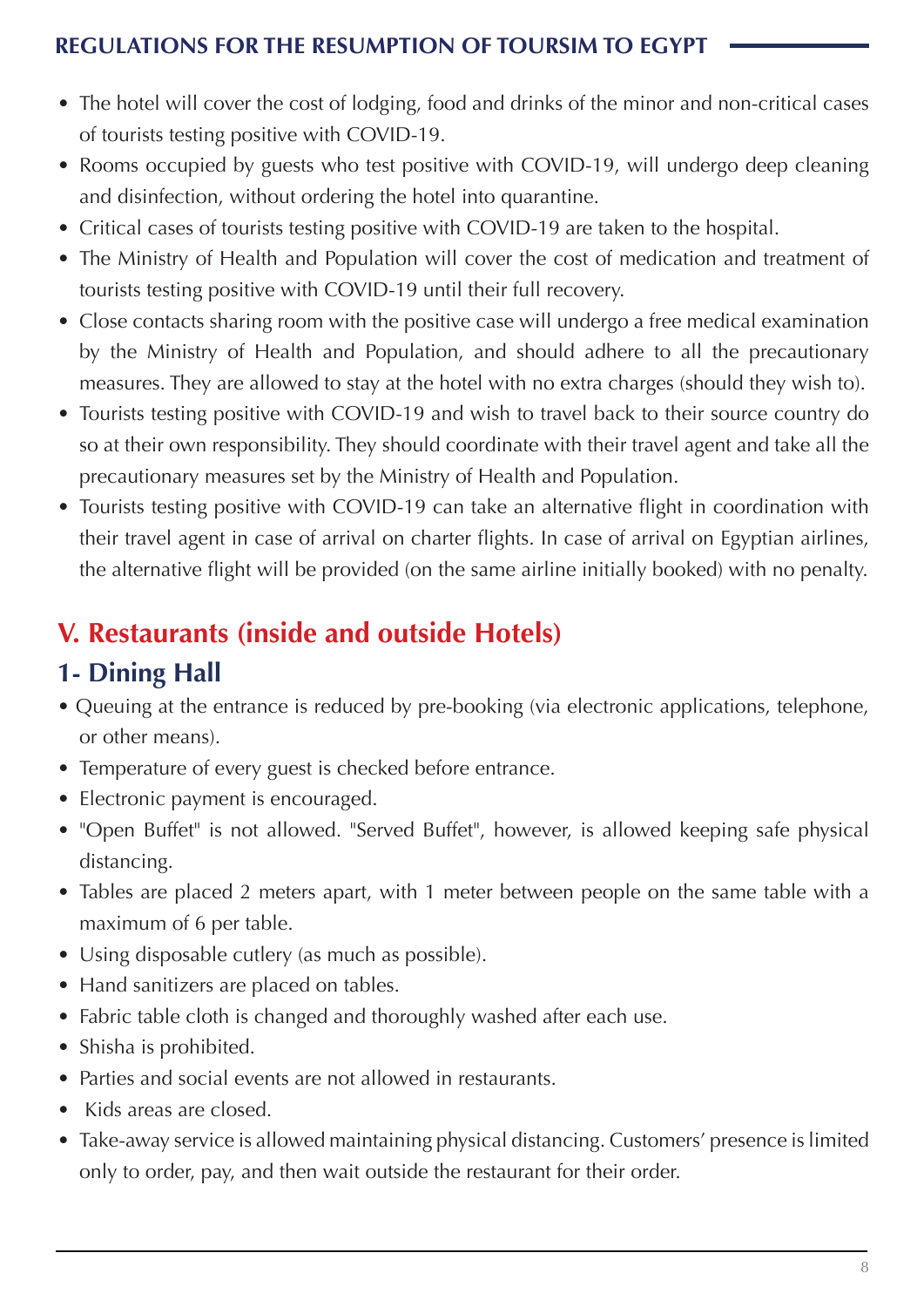### **Kitchens 2-**

- Kitchens are thoroughly cleaned, properly ventilated, and disinfected on a daily basis.
- Physical distancing between kitchen workers is maintained.
- Workers should adhere to all hygiene standards (wearing face masks and gloves, and consistently washing hands with soap and water).
- International food safety and quality standards are adhered to.
- Only trash cans with foot pedals are used.

All of the above operating regulations of hotels and restaurants also apply to Eco-lodges.

# **VI. Regulations of Tourist Activities**

# **1- Diving and Water Sports Activities**

# **Staff) A**

- All staff members are trained and educated on symptoms and necessary preventive measures related to COVID-19.
- Temperature of staff members is checked daily.
- Wearing face masks is mandatory.
- Wearing gloves is a must for all employees working in the cleaning and hygiene department, kitchen, tanks filling station, maintenance and cleaning of the diving gear.
- The interval between vacations for each worker is at least 60 days.

### **B**) Dive, Snorkeling and Water Sports Centers

- Hand sanitizers are provided.
- Disposable pens are used.
- Only staff members and divers are allowed on board.
- Electronic and online payments are encouraged.
- Tables are placed 2 meters apart and chairs are placed 1 meter apart inside training rooms.
- Customers are encouraged to use their own diving and snorkeling gears.
- Regular cleaning of surfaces and touch points is carried out using Sodium Hypochlorite, Oxygen Peroxide and alcohol at 70% concentration.
- Multilingual instructional posters for COVID-19 prevention and precautionary measures are placed in different areas.
- A registry of customers and crew onboard is kept.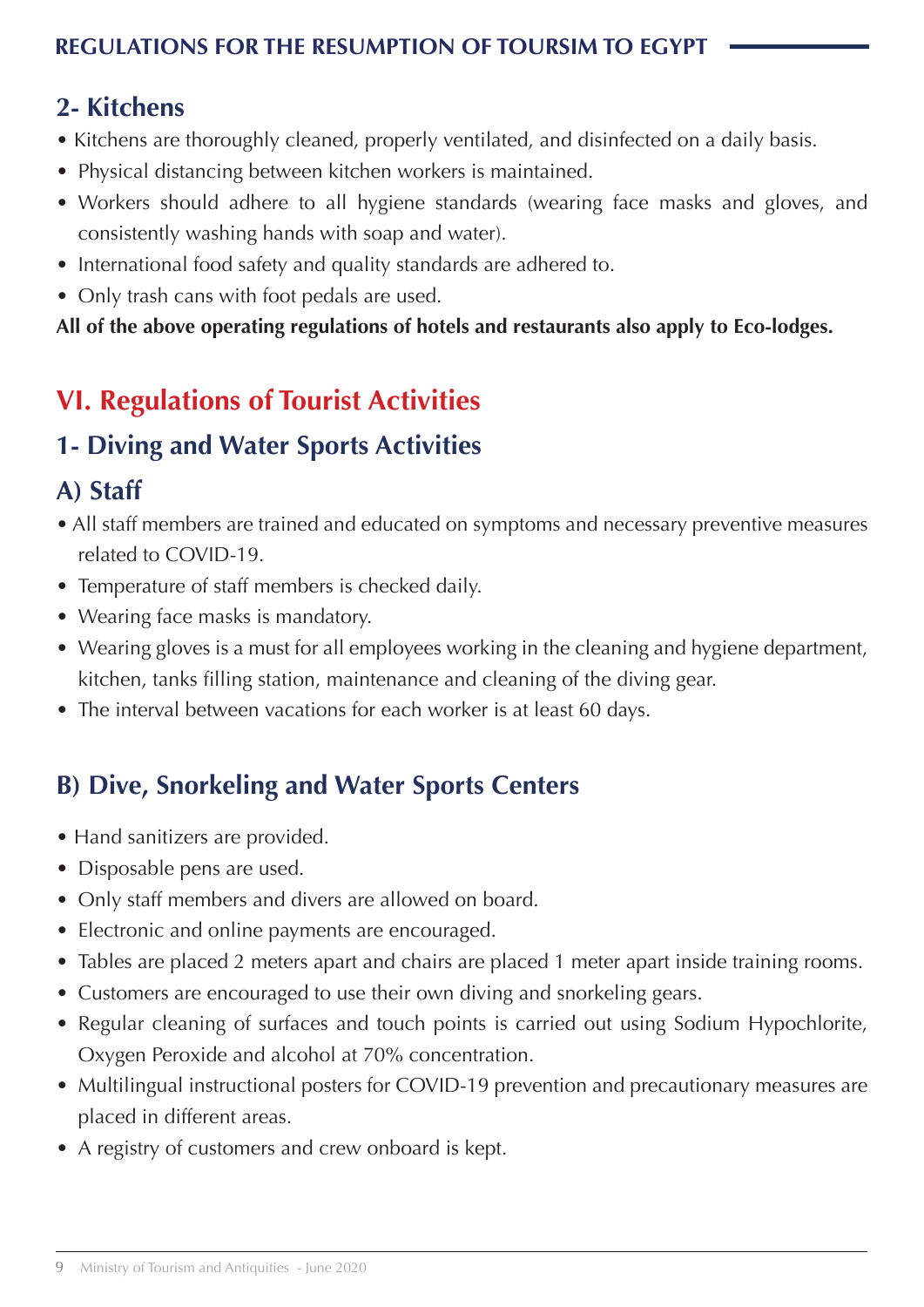# **C**) Disinfecting Diving, Snorkeling and Water Sports Gear and Equipment

- All equipment (regulator, mask and snorkel, BCD and diving suit) are disinfected by soaking them in water containing 10% chlorine-containing bleach by adding a quarter cup of chlorine bleach to 4.95 liters of water. If the chorine-containing bleach is 5% concentration ratio, add a half cup of chlorine bleach to 4.9 liters of water.
- All gears are cleaned, sanitized and disinfected after every single use. Used equipment that have not been cleaned are kept separate from the clean ones.
- Water sports operations should exchange the equipment frequently to avoid use of the same .equipment
- Customers should not share their gear with others, and they are responsible for cleaning their own gear.
- Equipment used in water sports activities such as in kite surfing, wind surfing, parasailing and water skiing are washed with water and left to dry in the sun for over 1 hour.

# **D) Onboard of Safari or Daily Boats:**

- Boats are allowed to operate at 50% of their total guest capacity.
- Guests' temperatures are checked before embarking.
- Wearing face masks is obligatory.
- Regular cleaning of surfaces and touch points is carried out using chlorine-containing bleach "Sodium hypochlorite", Hydrogen peroxide and alcohol with a 70% concentration ratio.
- Customers are encouraged to use their own towels, cutlery and tableware onboard.
- Disposable cutlery is used.
- Physical distancing is maintained while going in and out of the water. It is not allowed to have more than two people on the stern platform (lower back deck).
- First-aid kits, antipyretics and adequate protective equipment are provided.
- Ordering food onboard is from a set menu (kitchens onboard will follow the above mentioned regulations).

# **E) Precautionary Measures When a Positive COVID-19 is onboard a Safari Boat or "Liveaboard":**

- One cabin is allocated onboard all boats for quarantine, avoiding the cabin where the boat emergency exit is located at the bottom of the "liveaboard".
- If any guest or worker shows any COVID-19 symptoms, they should inform the boat crew and isolate themselves in the designated quarantine cabin immediately.
- Use of ACs inside the boat cabins is minimized in order to allow fresh air to circulate regularly.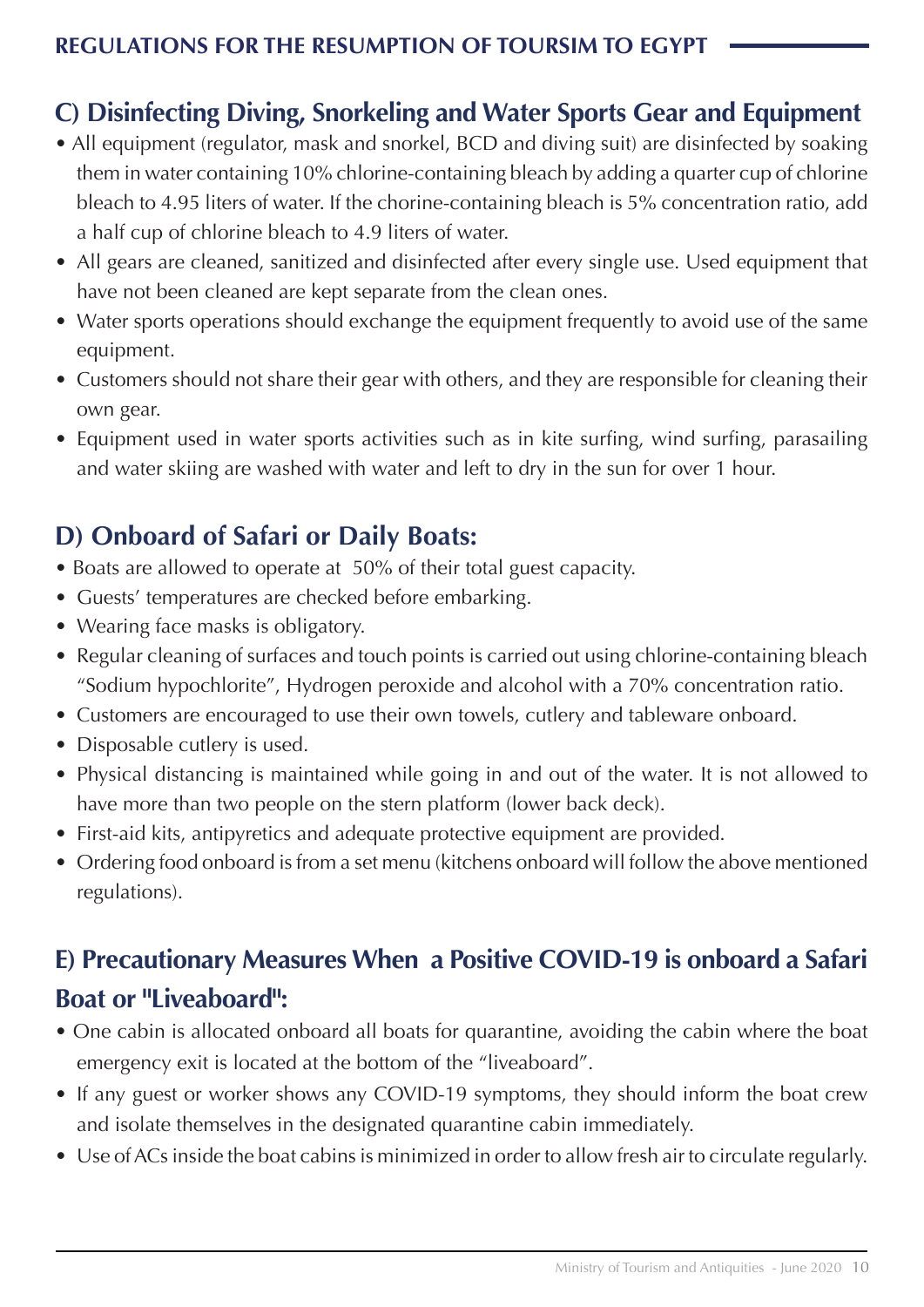### **2- Tourist Commodities Shops**

- Gloves and face masks are provided to customers and disposed of safely.
- Floor signs are placed to maintain physical distancing.
- Signs instructing clients not to touch the exhibits are placed inside the shop.

# **VII- Regulations for the Means of Transportation for Tourists (Bus, Limousine, Golf Cars):**

- Operating with a maximum of 50% capacity, leaving a vacant seat next to each passenger on a bus and in golf cars, with a maximum of 2 passengers in a limousine.
- Passengers are not allowed to sit in the front seats of limousines and golf cars.
- Disinfectants and hand sanitizers are provided, thorough cleaning, disinfection and proper ventilation is carried out before and after each trip.
- Passengers and drivers are obliged to wear face masks at all times during the journey.

# **VIII. Regulations for Visiting Archaeological Sites and Museums**

- Disinfection of archaeological sites and museums is carried out daily, before opening hours, under the supervision of a team of conservators and curators.
- Temperature of workers and employees is checked daily.
- Temperature of visitors is checked before entering the archeological sites and museums.
- Floor signs are placed to maintain physical distancing.

### **Tourist Groups and Excursions**

- 1. Tourist groups shall not exceed 25 people (until further notice). Tour guides are obliged to wear face masks and use wireless microphones inside museums. Headphones are sterilized after each use
- 2. Tourism companies should provide face masks to tourists and their companions.
- 3. Physical distancing is maintained during visits to museums and archaeological sites.
- 4. The maximum number of visitors allowed inside museums and indoor archaeological sites is:
	- 200 visitors per hour in the Egyptian Museum in Tahrir, and 100 visitors per hour in other .museums
	- 10 15 visitors inside any pyramid or tomb (depending on its dimensions).
- 5. Schools, universities and governmental organizations' trips must be pre-notified to archaeological sites and museums management, at least 48 hours prior to the planned visit, with no more than 15 people plus supervisor per trip, and no more than 5 trips per day.